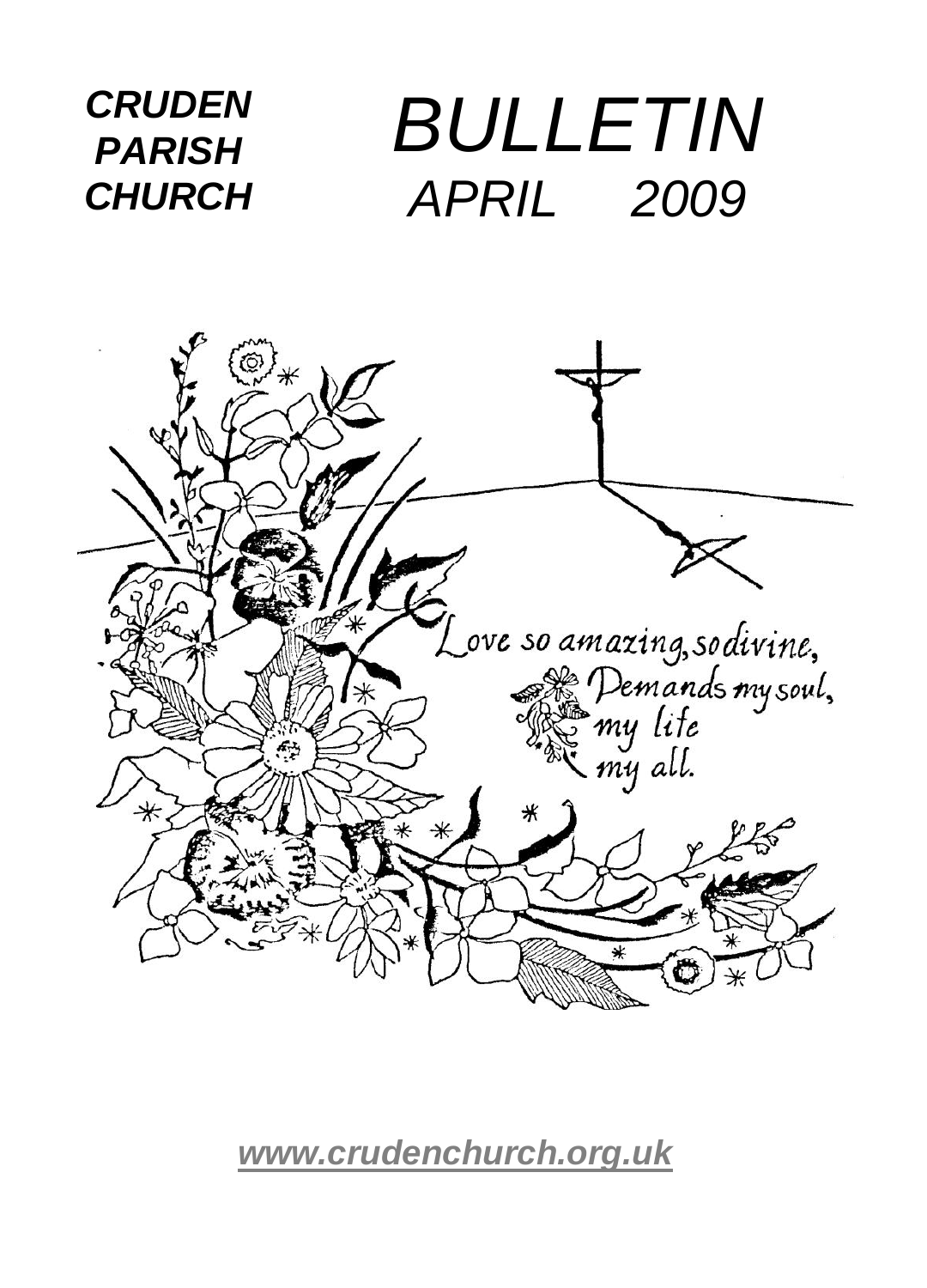# **DIARY DATES**

# **APRIL 2009**

### EACH WEEK Sundays 10.00 am Children's Sunday Club in the Church & Stables Wednesday 1st : Coffee and Chat 10.30 am Hall Sunday 5th : MORNING SERVICE 10.00 am Service conducted by the Rev Fred Coutts Wednesday 8th : Choir Practice 7.30 pm Hall Friday 10th : GOOD FRIDAY SERVICE 7 pm Sunday 12th : EASTER SERVICE 10.00 am Monday 13th : Watch and Talk Group 7.30 pm at the home of Marilyn Samways, Burnview, Main Street, Cruden Bay Sunday 19th : MORNING SERVICE 10.00 am Church Walk – Aberdeen March Stones Monday 20th : Kirk Session 7.30 pm Hall Wednesday 22nd : Choir Practice 7.30 pm Hall Sunday 26th : MORNING SERVICE 10.00 am Guild Sponsored Walk 1.00 pm Monday 27th : The Guild AGM 7.30 pm Hall Slides – Rev R Neilson

## **HYMN BOOK AFTER EASTER - MISSION PRAISE**



## WANTED

People willing to spend some sunny hours in the graveyard carrying a clipboard and taking notes! see next page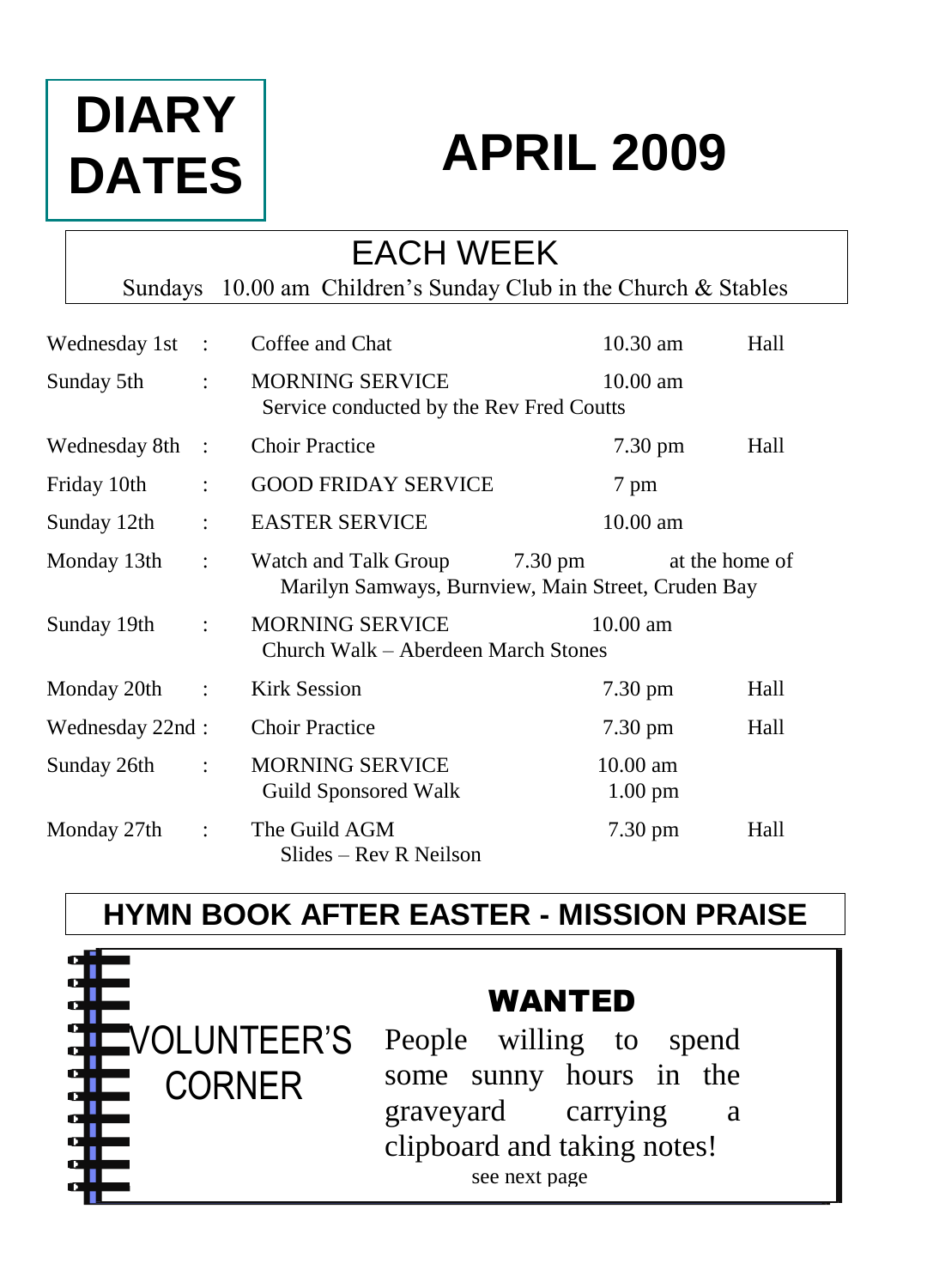# **PARISH REGISTER**

**Nothing to report this month**

### **GUILD ANNUAL SPONSORED WALK**

(in aid of Guild funds and the annual Senior Citizens' outing)

Sunday 26 April 1 pm Please come and enjoy the walk.

**Sponsor Forms with details available from Church Notice Boards**

THE NEXT ISSUE OF THE BULLETIN WILL COME OUT ON **26 APRIL**. Copy for inclusion to be handed in to the Manse as soon as possible.

## **LIFE AND WORK - IN APRIL'S ISSUE BUMPER 68-PAGE EASTER EDITION**

**Broken for You** A reflection on Easter by Jock Stein: Easter prayer from the Moderator: Jim Martin describes a moving visit to the Garden of Gethsemane.

**By Royal Appointment** Jackie Macadam interviews the Lord High Commissioner to the 2008 and 2009 General Assemblies, George Reid.

**A Walk of Faith** Ian Bradley outlines proposals for a pilgrim way between Iona and St Andrews

**The Swap** A Shetland Minister on her pulpit swap with a pastor from a different island.

**New Boy on the Block** Bryan Owen follows up last month's article on US religion and politics with a look at the new President.

**Christian Soldiers** The history of the Kirk Session of the Black Watch

**Special offer for new postal subscribers** Take out a one-year subscription and receive the latest book in the William Barclay Insights series free.

**Plus –** Four-page supplement on the work of the World Mission Council, Readers Survey response, Fischy Music, all the regular columnists, news, letters and crosswords.

*If you would like to read Life & Work, the magazine of the Church of Scotland, contact Isobel Young on 812360*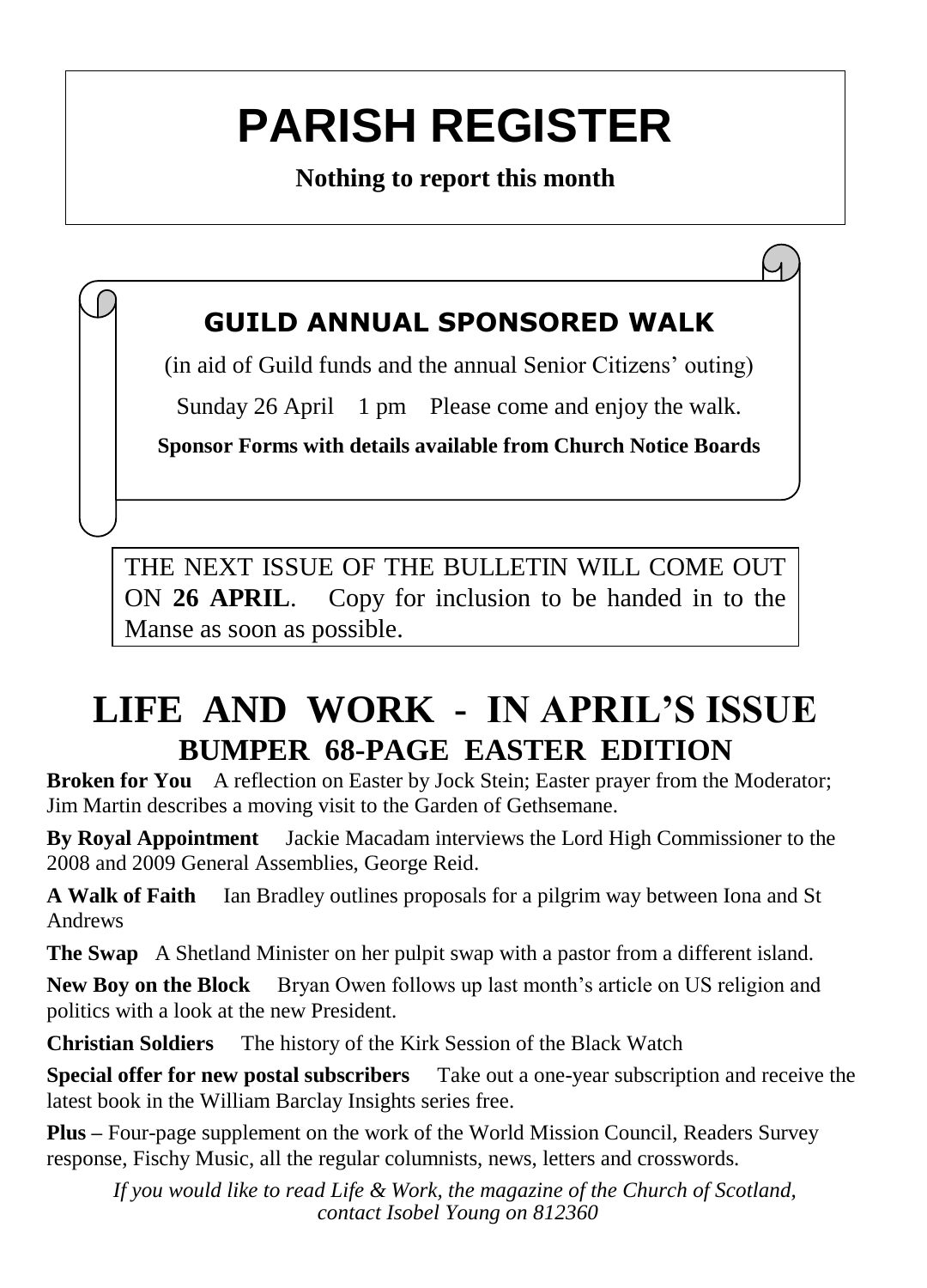| Date   | Door                                     | <b>Flowers</b>           | <b>Teas</b>                                | <b>Children</b>                                                                                  |
|--------|------------------------------------------|--------------------------|--------------------------------------------|--------------------------------------------------------------------------------------------------|
| 5 Apr  | Liz Carnie<br>Jim MacDonald              | Mary McNaughtan          | Rosemary Reid<br>Kathleen Craig            | Easter Holidays                                                                                  |
| 12 Apr | Liz Carnie<br>Jim MacDonald              | Elma Watson              | <b>Mary Bratton</b><br><b>Betty Morris</b> | <b>Easter Holidays</b>                                                                           |
| 19 Apr | <b>Annette Garden</b><br>Michael Buchan  | Mary Esson               | Doreen Buchan<br>Liz Carnie                | Easter Holidays                                                                                  |
| 26 Apr | <b>Annette Garden</b><br>Michael Buchan  | Fiona Stephen            | Norma Forman<br>Dorothy Cruickshank        | Katherine Hyman<br>Maureen Reid<br>S or C Skinner<br>Helen Smith<br>Charlotte Lamb               |
| 3 May  | Norma Forman<br><b>Wallace Donaldson</b> | <b>Wallace Donaldson</b> | Mary Esson<br><b>Margaret Adams</b>        | Holiday                                                                                          |
| 10 May | Norma Forman<br><b>Wallace Donaldson</b> | Jean Beedie              | <b>CHRISTIAN AID</b><br><b>LUNCH</b>       | Karla Buswell<br>Marie Forsyth<br><b>Brenda Cadger</b><br><b>Sharon Rennie</b><br>Charlotte Lamb |
| 17 May | Rosemary Reid<br>Joyce Willox            | Anne McNaughton          | Mary Esson<br>Margaret Jamieson            |                                                                                                  |
| 24 May |                                          | <b>NO SERVICE</b>        |                                            |                                                                                                  |
| 31 May | Lewis McKechnie<br>Anne Cady             | <b>Beatrice Fawkes</b>   | Alison Neilson<br>Liz Carnie               |                                                                                                  |

**TO THOSE ON SUNDAY DUTY If you are unable to fulfil your door duty, please try to find your own replacement before informing Sandy Beedie (door rota)- 841370 or Mary Esson (teas rota) 812206.**

#### **CHRISTIAN AID BENEFITS FROM CONCERT IN CRUDEN CHURCH**

The March concert by the Ythan Singers was well attended and as a result of donations

made, Cruden Church is able to send £311 to Christian Aid, the chosen charity to benefit from

the concert. A few photos from the concert are on our website.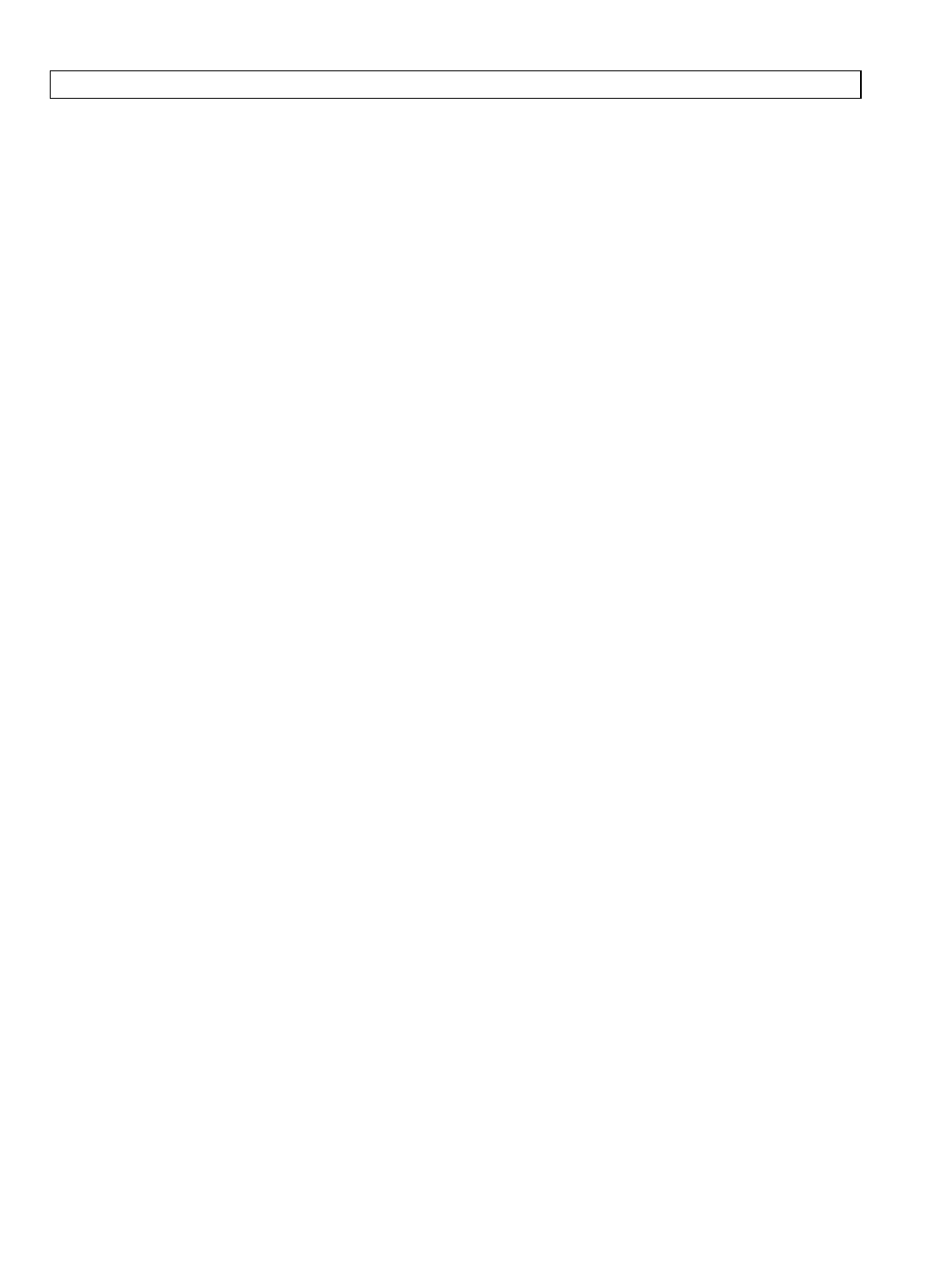# FROM THE MINISTER March 2008

#### Dear Friends

I want to say a little more this month about our request for volunteers on the page opposite. You may remember that last month one of the previous volunteers to whom appreciation was expressed was Paul Anderson who had found time away from his schoolwork to input graveyard data into a computer database.

We are now in the process of trying to make the information available on our website. The hope is that people, especially those from overseas, thinking of coming to the north east to do some ancestor researching can check up on the gravestones before they leave home simply by going on to www.crudenchurch.org.uk.

However the forms Paul had to input into the database only covered a section of the graveyard. What we need to do now is find some volunteers who would be prepared to help cover the rest of the churchyard. Ideally it would be good to find a project leader to coordinate a few volunteers. Once their work was done and we make the information available on our website, then it will make our site of much greater interest to those browsing the net, many of whom are searching for information about the graveyard.

At this time, I am only looking for people to gather the information in the graveyard so you don't have to be good with a computer. You just need to be able to write. If you would like to help, please get in touch with me.

#### **New District Elder**

At its February meeting, the Kirk Session appointed Mrs Muriel Cantlay to succeed Robert Esson as one of our District Elders covering the rural area in the south of the parish. The Session is grateful to Muriel for being willing to take on this responsibility. I would ask any member who does not yet know Muriel to make her feel welcome when she calls.

Your friend and minister

Rodge Neilson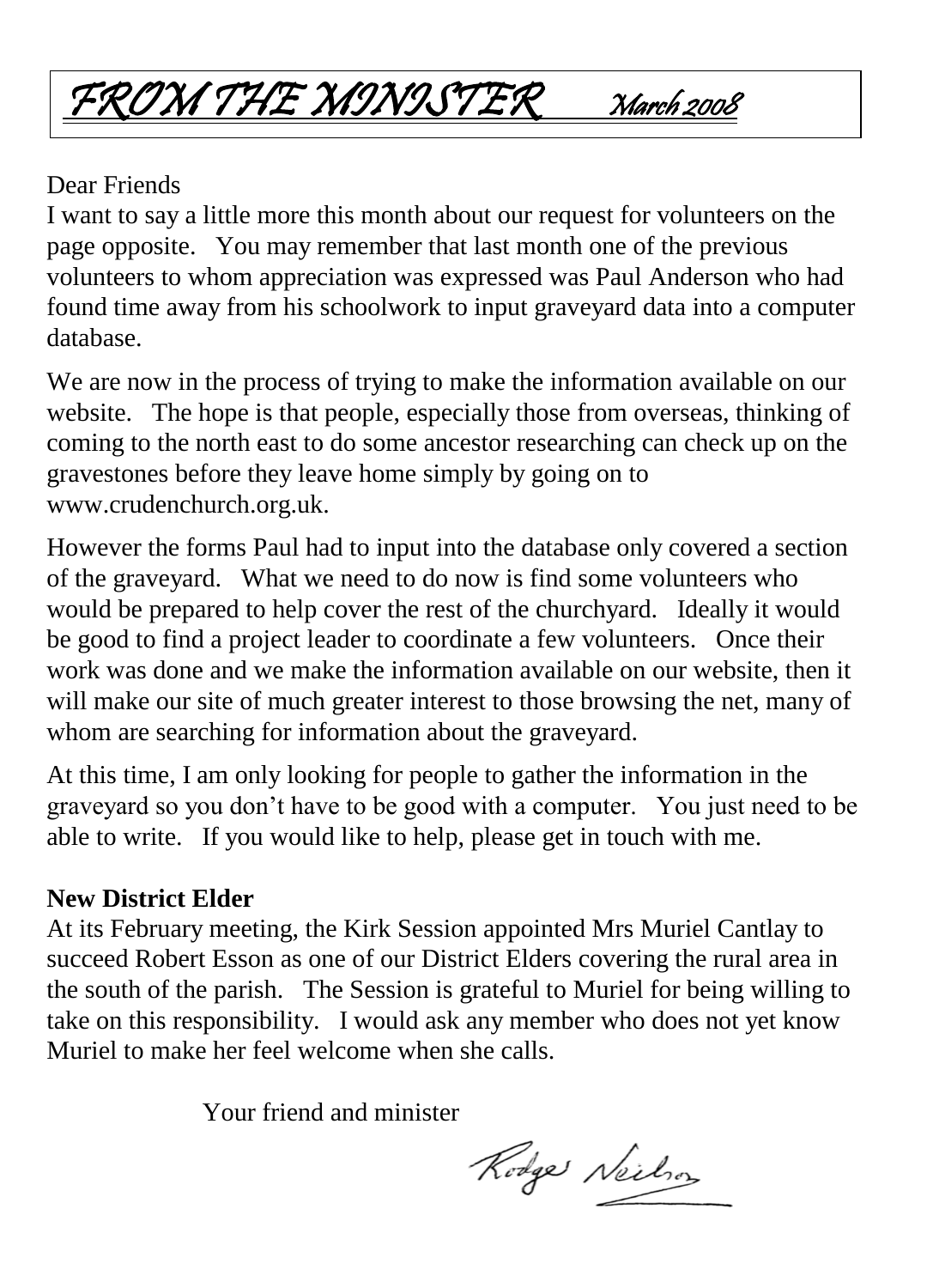

to **Mrs Jemima Goldie, Glencairn Home, Fraserburgh** who will be celebrating her 90th Birthdays this month.

The minister would welcome, in writing please, any news for this feature in the Bulletin

**The Kirk Session WOULD THANK all members who have responded positively to our Stewardship Campaign last month.** 

 **We are grateful for the returned cards promising financial support and also for the MONEY donated.**

**The next Kirk Session meeting is at 7.30 pm on 20 April in the Church Hall. Any member of the Church can attend as an observer if they wish.** 

**One of the items on the agenda will be the appointment OF AN FLDER to represent us in Presbytery next session.**

**The Guild AGM will be held on 27 April after WHICH ALL those attending WILL HAVE THE Chance to enjoy slides of Ecuador. This takes place in THE Church Hall beginning at 7.30 pm.**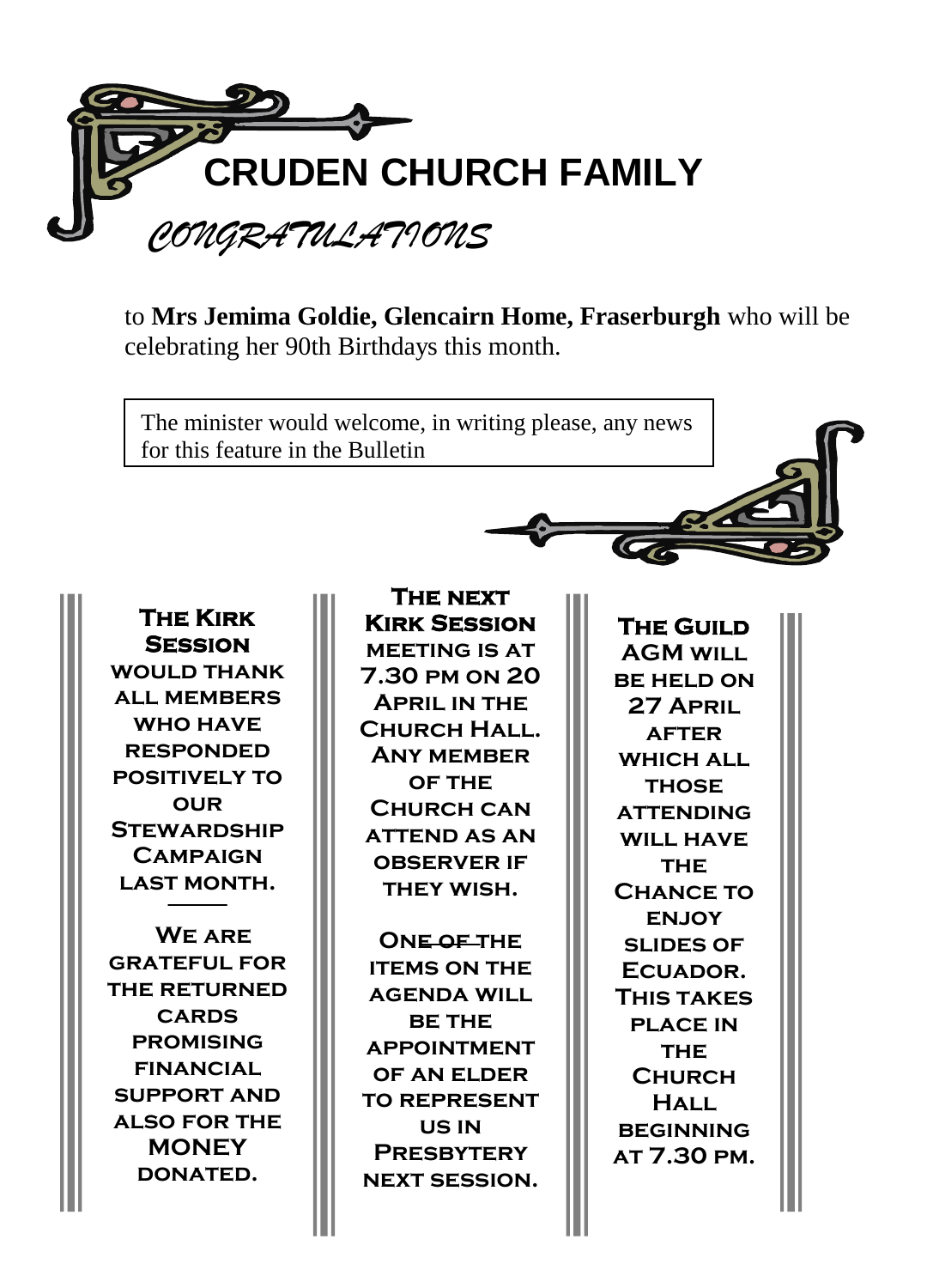

# Christian Aid Week 10 -16 May 2009

As I write this, the snow is falling quite quickly, so we can only hope that following a white February we will get a warm, sunny spring/summer time and everyone will be feeling the better for it and also willing to help with Christian Aid again!!

The Buttery Morning will be on Saturday 9 May from 10.00 am until 11.30 am in the Public Hall, Hatton. Raffles will be on sale as usual. Admission £2 per person.

The Christian Aid Lunch will be on Sunday 10 May following the morning service. Tickets will be available near the end of April costing £2.

The House-to-House collection will take place during the week of 10 - 16 May and as usual I am on the lookout for anyone willing to help. People in rural areas may find an envelope in their Bulletin if I end up struggling to get enough collectors. If that happens, please return it to your Bulletin delivery person, pop it in the plate at the church door or at the local Post Office or give me a call at home.

I am aware that many people are very busy, and the last thing they want is someone asking them to give up some more of their precious spare time. Even if you can only do one evening or a couple of hours collecting, that would be a big help.

We appeal to those who are tax payers, if they would be willing to complete the Gift Aid part on the envelope - this has a value of 28% currently, which means for every £10 gifted, we can claim another £2.80 from the government in tax, which is a very worthwhile boost for charities.

I look forward to getting lots of 'YES' answers when I am trying to recruit collectors later this year.

Thank you for reading this, and hopefully this will be another good year for the charity.

*Mary Esson*

INCIDENT LOG **- Following best practice, there is now beside the First Aid Box on a church hall bookshelf an Incident Report Log. Any accident, particularly causing injury, however slight, should be recorded by filling up a form from the Log.**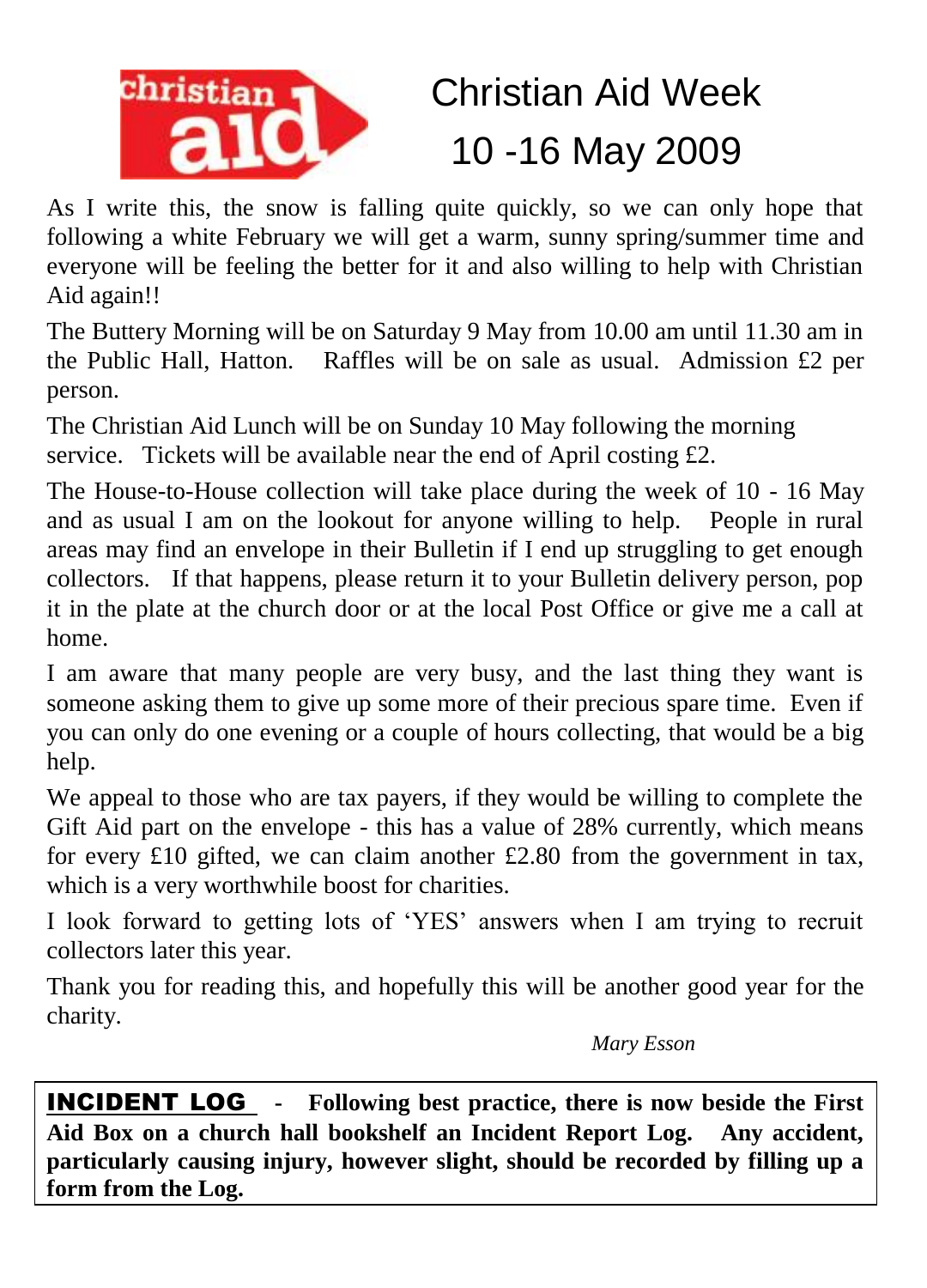# **CONGREGATIONAL WALKS**

At our walks planning meeting in February we looked at many walks, read the details and studied the maps, drank tea and coffee, ate biscuits, and then decided on a programme of walks as follows.

| Sunday 15 March                  | Logie Buchan                                                    |
|----------------------------------|-----------------------------------------------------------------|
| Sunday 19 April                  | <b>Aberdeen March Stones</b>                                    |
| Saturday 16 May                  | Speyside Way, Fochabers to Craigellachie                        |
| Saturday13 June                  | Mount Battock, or Fettercairn Fasque                            |
| Sunday19July                     | Rattery to Peterhead                                            |
|                                  | Saturday 15 August Speyside Way, Craigellachie to Ballindalloch |
|                                  | Sunday 13 September Whitehills Stone Circle and Green Hills     |
| Sunday 11 October                | Logie Durno                                                     |
| <b>Sunday 15 November Tarves</b> |                                                                 |
| Sunday 17 January                | New Deer, Auchreddie, Drum                                      |
| Sunday 7 February                | Torry Churches Trail Aberdeen                                   |

#### **MARCH WALK**

On 15 March, we met at the Auchmacoy Hall which still has an annual service of worship each year. We welcomed two new people who joined us on a lovely spring day and proceeded towards Bilbo Farm, turning right down to the concrete bridge built by subscription given by the parishioners of Logie Buchan parish to allow easy access over the river Ythan.

We then went on to the church at Kirkton of Logie Buchan, looked at the headstones and made our way over the hill of Logie as far as Ladymire Equestrian Centre. At this point we retraced our steps back to our cars and went on to the Buchan Hotel in Ellon for lovely refreshments.

#### **APRIL WALK**

Our next walk is in Aberdeen walking around another section of the March Stones and Freedom Lands marking the land giving to the city by Robert the Bruce in 1313 AD. All are welcome to come along and join us on the 19th leaving the hall at 11.30. For further information please contact me on 01771 624280

*Robert Petticrew*

*A little boy was overheard praying : "Lord, if you can't make me a better boy, don't worry about it. I'm having a real good time like I am."*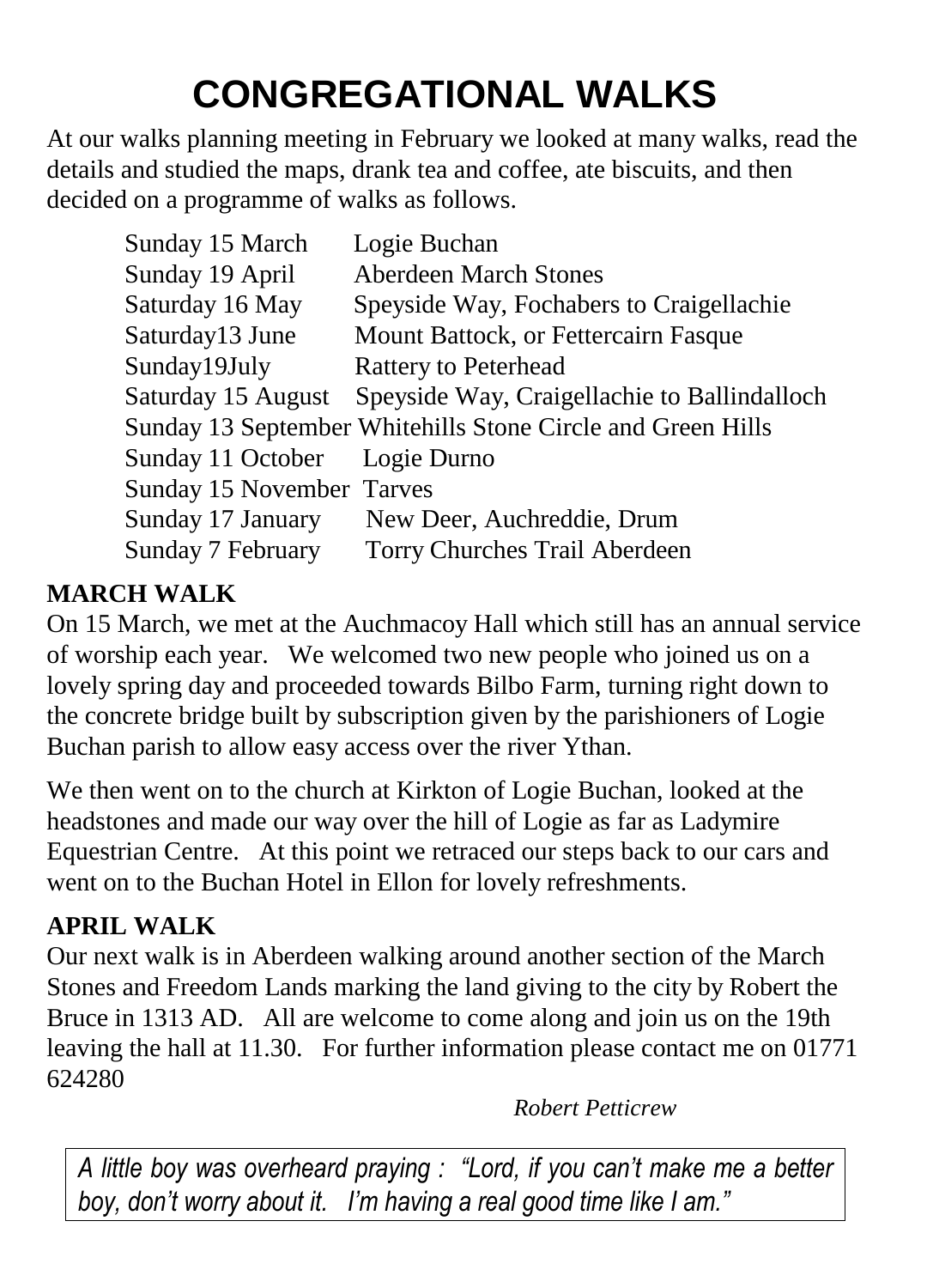

NEXT COFFEE and CHAT OLD HALL WEDNESDAY 1 April 10.30 am

A 1950s-STYLE AFTERNOON TEA PARTY WITH ENTERTAINMENT! SATURDAY, 30 MAY

**20 JUNE 2009** AN ALL AGES CHURCH OUTING TO ADEN PARK. FURTHER INFORMATION WILL COME YOUR WAY SOON BUT PLEASE KEEP THE DATE FREE.

#### SOCIAL COMMITTEE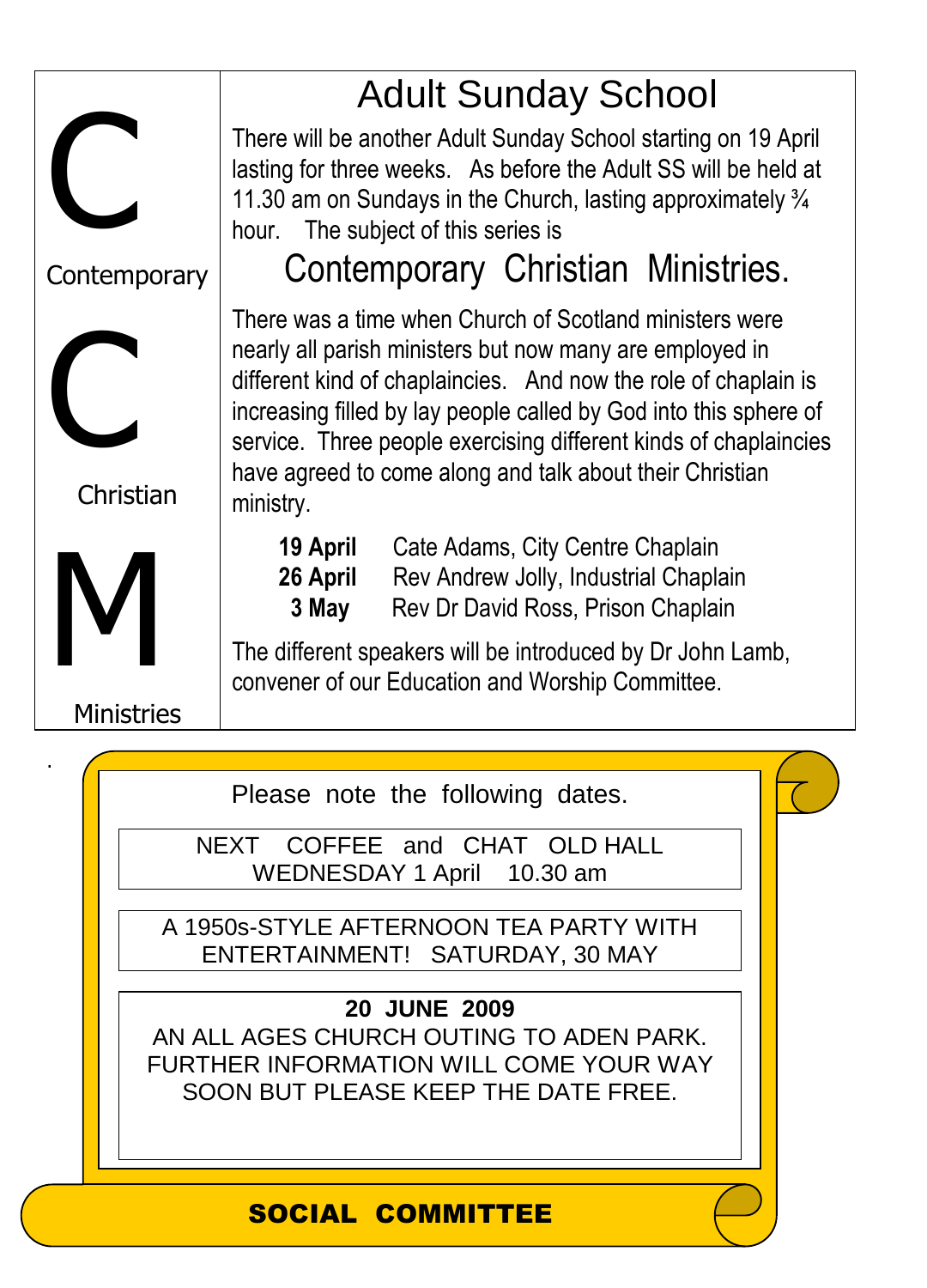#### **Minute of Annual Stated Meeting held on Sunday 8 March 2009 in the Old Church during the morning service. The Rev Rodger Neilson presided over the meeting which was opened with prayer.**

**Minute**: The minute of the 2008 Annual Stated Meeting was approved on the motion of Wallace Donaldson seconded by Mary Bratton.

**Annual Accounts:** The accounts had been independently examined, found to be in order and subsequently approved by the Kirk Session at its meeting on 16 February. A summary of the Annual Report had been previously distributed to members in the Bulletin and a number of full copies including the budget for 2009 were made available to those attending the meeting. Rosemary Pittendrigh, Treasurer, reported that the General Fund had finished the year with a surplus of £4,603. Donations from all sources had totalled £55,216. Special income of £18,000 came from a £10,000 grant and £8,000 loan from the General Trustees after the lead theft from the Church roof. Total church income was £80,609 but subtracting the grant and loan makes this total £3,300 less than 2007. Total expenditure was up by approximately £2,300. Mrs Pittendrigh went on to give an account of the 2009 Budget which was based simply on trying to achieve a break even situation over the year.

Mr Neilson thanked Mrs Pittendrigh for all her work throughout the year and expressed thanks also to the Congregation's Independent Examiner Alistair Bain who had been assisted by Shonah Taylor and also to the organisation treasurers required to submit their own accounts in time for inclusion in the church accounts.

**Minister's Report:** It had been an eventful twelve months since the last annual meeting. Mr Neilson mentioned the special congregational meeting last April to approve the sale of the West Church. At the moment the General Trustees have appointed an architect to obtain outline planning permission for the site. In May the congregation took part in the National Gathering at Ingliston, near Edinburgh. Over the summer of 2008, in conjunction with Cruden Bay Congregational Church, a successful Back to Church Sunday was planned for October. At the end of the year, we lost Rosemary Lund and Violet Penny as organists but have been pleased to engage Stephen Calder who has quickly established himself as our regular organist. Ongoing adult Christian Education initiatives continue to interest a satisfactory number of people. He expressed his thanks to all the elders and members from whom he receives support and encouragement.

**Election of Members to serve on Kirk Session Committees**: Having thanked the retiring members, Mr Neilson called for nominations to fill the three vacancies for members to serve on Session Committees.

| Nominee            | Proposer               | Seconder               |
|--------------------|------------------------|------------------------|
| David Singleton    | Andrew Clyne           | Rosemary Pittendrigh   |
| <b>Mary Coutts</b> | <b>Beatrice Fawkes</b> | <b>Betty Forrester</b> |
| Helen Smith        | Muriel Cantlay         | Wilma Moir             |

There were no further nominations so Mr Neilson declared that those nominated were elected to serve on the Kirk Session Committees.

**Closure**: There being no other business, Mr Neilson closed the meeting with prayer.